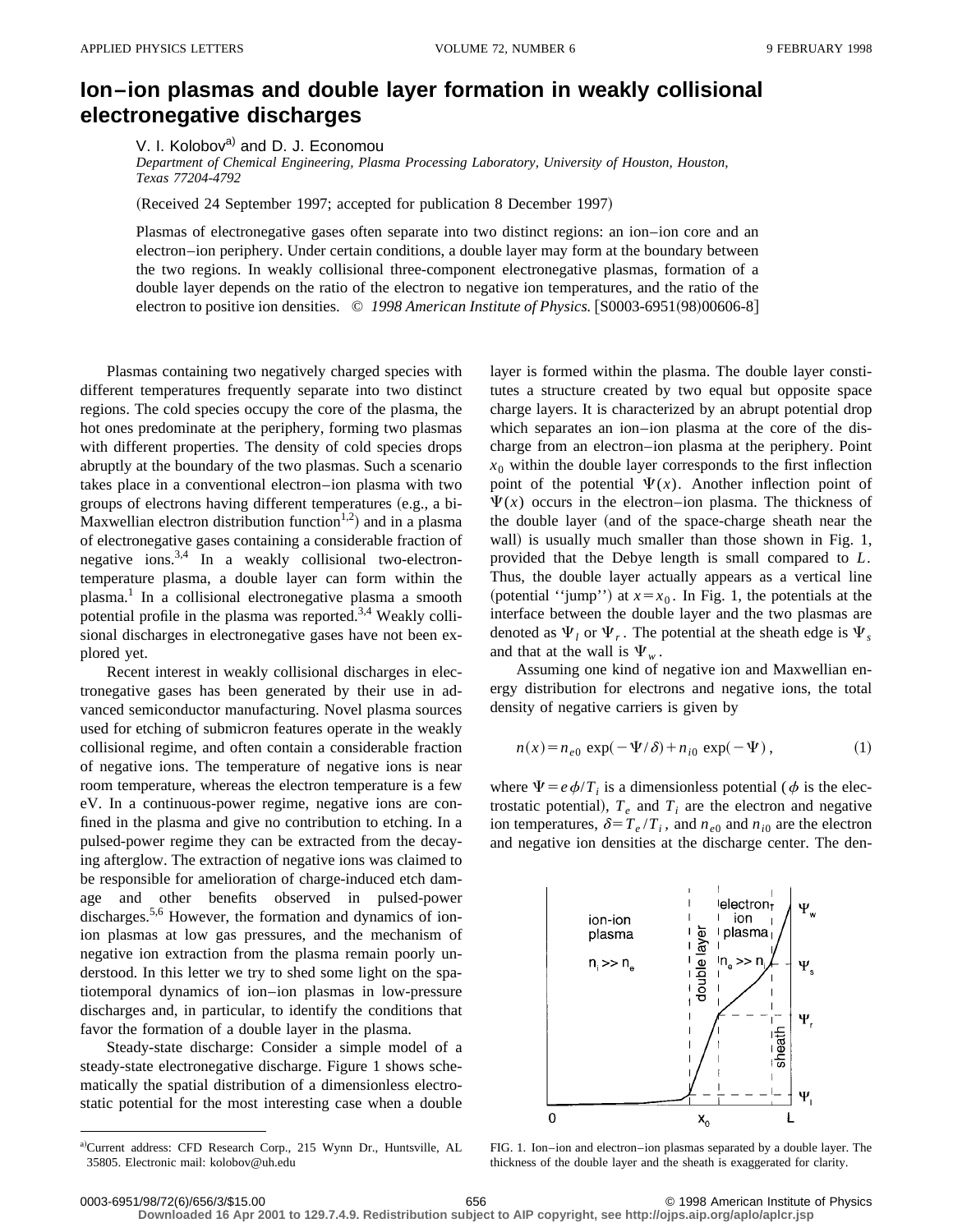

FIG. 2. Function  $Q(\Psi)$  for  $\delta=20$  and different  $\alpha$ . A single maximum of  $Q(\Psi)$  (curves 1 and 3) corresponds to no double layer formation, and the potential at the maximum,  $\Psi_s$ , corresponds to the sheath edge. Two maxima of  $Q(\Psi)$  (curve 2) correspond to double layer formation. The potential at the boundary between the ion–ion plasma and the double layer is then  $\Psi_l$ , and that between the plasma and the sheath is  $\Psi_s$  (see also Fig. 1).

sity of positive ions in the free-flight regime (no collisions) is determined by the spatial distributions of ionization rate  $I(x)$ and potential  $\Psi(x)$ <sup>1</sup>

$$
p(x) = \frac{1}{v_{th}} \int_0^x \frac{dx'I(x')}{\sqrt{\Psi(x) - \Psi(x')}}\,,\tag{2}
$$

where  $v_{th} = (2T_i/M)^{1/2}$  is the ion thermal velocity. The potential distribution in the plasma is found from the quasineutrality condition

$$
\int_0^x \frac{I(x')dx'}{\sqrt{\Psi(x) - \Psi(x')}} = \Gamma[(1 - \alpha) \exp(-\Psi) + \alpha \exp(-\Psi/\delta)].
$$
\n(3)

Here  $\alpha = n_{e0} / n_0$ ,  $n_0 = n_{i0} + n_{e0}$  is the plasma density at the center, and  $\Gamma = n_0 v_{th}$  is an ion flux. Assuming that  $I = n_e v$ , where  $\nu$  is the ionization frequency (assumed spatially constant), the solution of  $(3)$  can be found in the form

$$
\frac{\pi \alpha \nu x}{v_{th}} = Q(\Psi). \tag{4}
$$

The function  $Q(\Psi)$ , shown in Fig. 2, is given by

$$
Q(\Psi) = \int_0^{\Psi} F(\Psi') \exp(\Psi'/\delta) d\Psi', \qquad (5)
$$

where

$$
F(\Psi) = \Psi^{-1/2} - 2(1 - \alpha)D(\sqrt{\Psi}) - 2\alpha \delta^{-1/2}D(\sqrt{\Psi/\delta}),
$$
\n(6)

and  $D(z)$  is the Dawson integral.<sup>7</sup> The spatial distribution of  $\Psi(x)$  found from (4) has a singularity  $d\Psi/dx = \infty$  (an infinitely high field) where  $Q(\Psi)$  has a maximum. The quasineutrality condition is violated at these points. The maxima of  $O(\Psi)$  correspond to roots of  $F(\Psi)$ . These roots are independent of the shape of the ionization rate and are



FIG. 3. The normalized potential  $\Psi$  at the point(s) where quasineutrality is violated shown as a function of electron density fraction  $\alpha$  for various ratios of electron to ion temperatures,  $\delta$ .

$$
\alpha = \frac{1/2x - D(z)}{D(z/\sqrt{\delta})/\sqrt{\delta} - D(z)},\tag{7}
$$

where  $z = \sqrt{\Psi}$ . For a given  $\delta$ , Eq. (7) defines the potential  $\Psi(\alpha)$  at the points where quasineutrality is violated. For  $\delta$  $<$ 10.8,  $\Psi(\alpha)$  has a single value for each  $\alpha$  which corresponds to the plasma-sheath boundary,  $\Psi_s$ . In this case, the potential drop in the plasma changes continuously from 0.855 to 0.855 $\delta$  with an increase of  $\alpha$  (curve 1 in Fig. 3). For  $\delta$ =10.8, there is an inflection point of  $\Psi(\alpha)$  at  $\alpha$ =0.33 (curve 2). For  $\delta$  > 10.8, there are three different values of  $\Psi(\alpha)$  in a range  $\alpha_0<\alpha<\alpha_1$  and a single value for  $\alpha<\alpha_0$  or  $\alpha > \alpha_1$  (curves 3 and 4). In the range  $\alpha_0 < \alpha < \alpha_1$  the potential in the plasma changes discontinuously with changing  $\alpha$ .

The case of three different roots of  $F(\Psi)$  corresponds to the formation of a double layer in the plasma.<sup>1</sup> In the quasineutral model, the double layer is formed where  $d\Psi/dx \rightarrow \infty$ . The spatial location of the double layer (*x*<sub>0</sub> in Fig. 1) depends on the specific ionization mechanism whereas the values of  $\Psi_l$  or  $\Psi_r$  do not. Equation (3) is not valid in the double layer and the potential profile is to be found from Poisson's equation. The potential drop in the layer,  $\Psi_r - \Psi_l$ , can be derived from

$$
\int_{\Psi_l}^{\Psi_r} d\Psi'(p-n) = 0.
$$
 (8)

At  $\Psi > \Psi_r$ , in the electron–ion plasma, the quasineutrality condition is valid again, and the potential profile is given by Eq.  $(3)$ . To estimate the maximum potential drop in the double layer, we equalize the density of positive ions created at  $x \leq x_0$  and accelerated in the layer to the electron density at the boundary of the electron–ion plasma where  $\Psi = \Psi_r$ . For  $\alpha \ll 1$ , when  $\Psi_l = 0.855$ , this gives for  $\Psi_r$ 

$$
0.344/\sqrt{\Psi_r} = \alpha \, \exp(-\Psi_r/\delta). \tag{9}
$$

According to (9), the maximum value of  $\Psi_r = \delta/2$  is reached at  $\alpha$ =0.94( $\delta$ /2)<sup>-1/2</sup>. The potential drop in the double layer can therefore be of the order of the electron temperature.

determined solely by  $\alpha$  and  $\delta$ .<sup>1</sup> Setting  $F(\Psi) = 0$  gives three different cases shown in Fig. 2. At low  $\alpha$  the Downloaded 16 Apr 2001 to 129.7.4.9. Redistribution subject to AIP copyright, see http://ojps.aip.org/a Figure 4 shows the normalized electron and negative ion densities, and the potential profiles in the plasma for the three different cases shown in Fig. 2. At low  $\alpha$  the potential